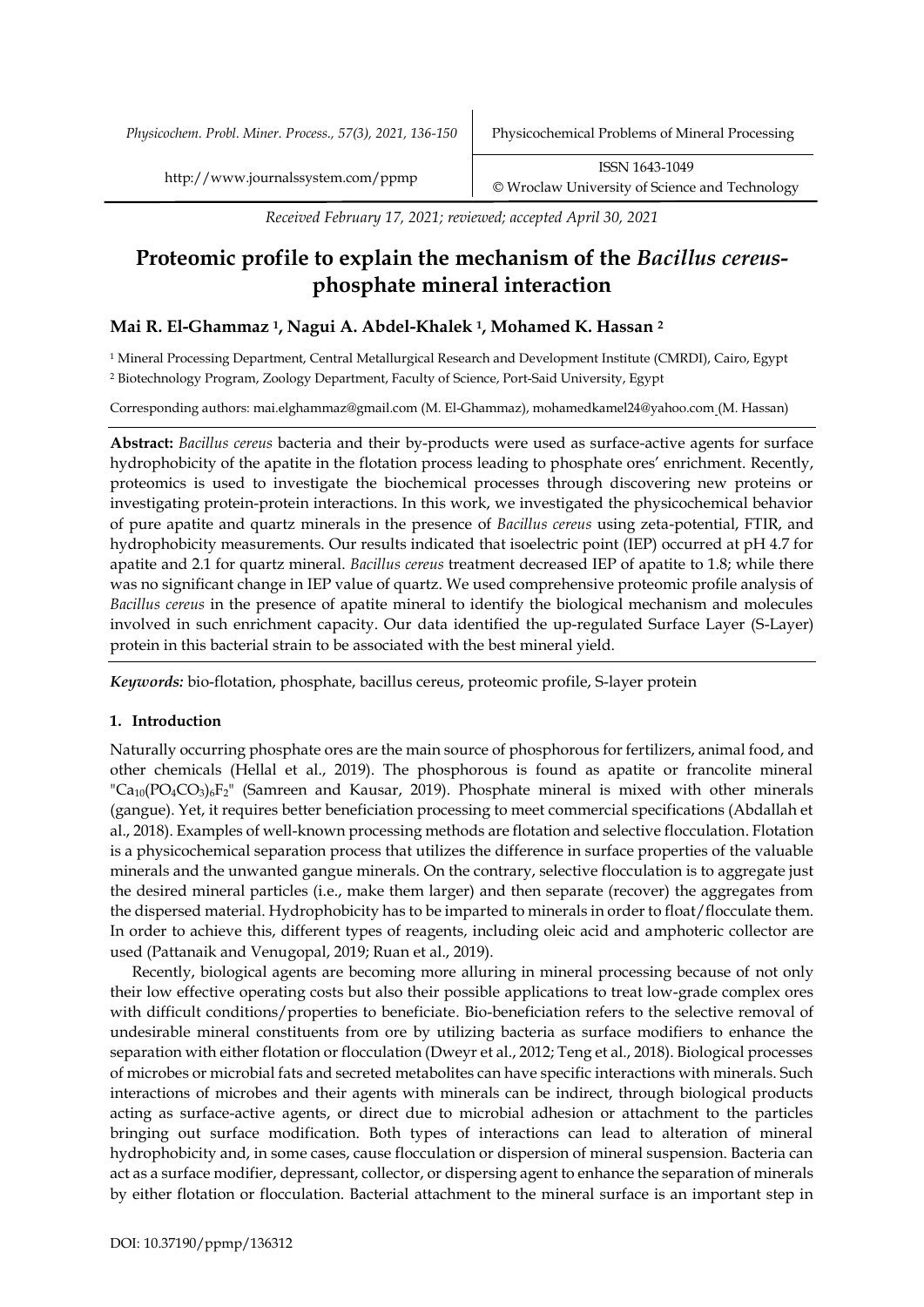both flotation and flocculation. This attachment is affected mainly by the surface properties of both bacteria, and mineral, including surface charge, surface composition, and hydrophobicity (Tshikantwa et al., 2018; Cai et al., 2020; Chandra et al., 2020).

Bacteria-mineral interactions yield results that are relevant to various applications, including: i) adhesion of bacteria to mineral substrates resulting in biofilm formation; ii) bio-catalyzed oxidation, reduction, complexation, and precipitation reactions, and iii) reactions of bacterial cells and metabolic products with different mineral constituents in an ore matrix.

The end result of these biological processes is the formation and conversion of various mineral forms, surface modification and selective dissolution of mineral constituents, and bio-accumulation of dissolved metal ions. Mineral surface hydrophobicity can be brought about by controlled microbe– mineral interactions. Metabolic products as well as the bacterial cell components including cell wall and cell membrane can take part in these mineralogical reactions (Bruneel et al., 2019; Farghaly et al., 2021; Pereira et al., 2021).

Many studies have demonstrated the flocculation of minerals, sometimes selectively, by bacteria or substances derived from bacteria. *Mycobacterium phlei*, *Bacillus subtilis*, and soluble products obtained by sonication of the cells can function as flocculating agents where hematite can be selectively flocculated from silicates and coal from pyrite. In addition, *Corynebacterium sp.* are excellent flocculants for calcite and fluorite (Vijayalakshmi and Raichur, 2003; Smith and Miettinen, 2006). Extracellular bacterial proteins (EBP) derived from *Paenibacillus polymyxa* exhibited varying surface adsorption capacity towards minerals such as quartz, pyrite, chalcopyrite, galena, and sphalerite. Pyrite and chalcopyrite together could be effectively depressed while selectively floating galena, sphalerite, or quartz when mineral mixtures were preconditioned with the desirable identified protein fractions. Similarly, prior protein treatment resulted in the selective flocculation of pyrite–chalcopyrite, while galena, sphalerite, and quartz were effectively dispersed (Patra and Natarajan, 2008).

Several studies utilized the difference in surface properties between two minerals for selective attachment of bacteria. However, limited studies focused on the mechanism behind the surface properties alteration during the bacterial adsorption. The adhesion of *Bacillus subtilis* and *Mycobacterium phlei* onto dolomite and apatite was studied by sorption measurements and scanning electron microscopy and it was found that both *B. subtilis* and *M. phlei* adhered to dolomite more readily than onto apatite at acidic and near-neutral pH values (Abdallah et al., 2018; Derhy et al., 2020). Two strains of bacteria namely (*Corynebacterium- diphtheriae-intermedius, Pseudomonas Aeruginosa*) were used to modify dolomite and apatite surfaces and enhance the conventional flotation using an amphoteric collector. In 2018, *B. cereus* was isolated, for the first time, from phosphate mineral surface and its behavior was studied in mineral processing (Chandra et al., 2020).

In the last few years, proteomics has become one of the most powerful tools to investigate complex biochemical processes, discovery of new proteins, and investigation of protein-protein interactions involved in biotechnological applications. Proteomics involves the applications of technologies for the identification and quantification of the total protein content of a cell, tissue, or organism. It supplements the other "omics" technologies such as genomics and transcriptomics to expound the identity of proteins of an organism, and to cognize the structure and functions of a particular protein. Proteomics includes the analysis and categorization of overall protein signatures of a genome. Mass spectrometry with LC-MS/MS and MALDI-TOF/TOF being widely used equipment is the central among current proteomic analysis tool (Lee et al., 2020; Rodríguez et al., 2020).

In this study, we aimed to investigate the physicochemical behavior of a single pure apatite and quartz minerals. The proteomic profile analysis of *Bacillus cereus* in the presence of apatite mineral was studied and S-Layer protein was identified as a possible key player in minerals enrichment, thus increasing our understanding of the mechanism behind bacteria-mineral interaction.

### **2. Materials and methods**

### **2.1. Materials**

*Chemicals and reagents:* Pure single minerals (Apatite and Quartz) of purity 99.9% (Wards, USA) were employed in the fundamental study. All other chemicals including, NaOH, HCl, DDT (Dithiotheritol), and IAA (Iodoacetamide) used in this study were purchased from Sigma Aldrich, Germany. Analytical grades were used for the preparation of 0.1 M solutions (of NaOH or HCl) as pH regulators. Freshly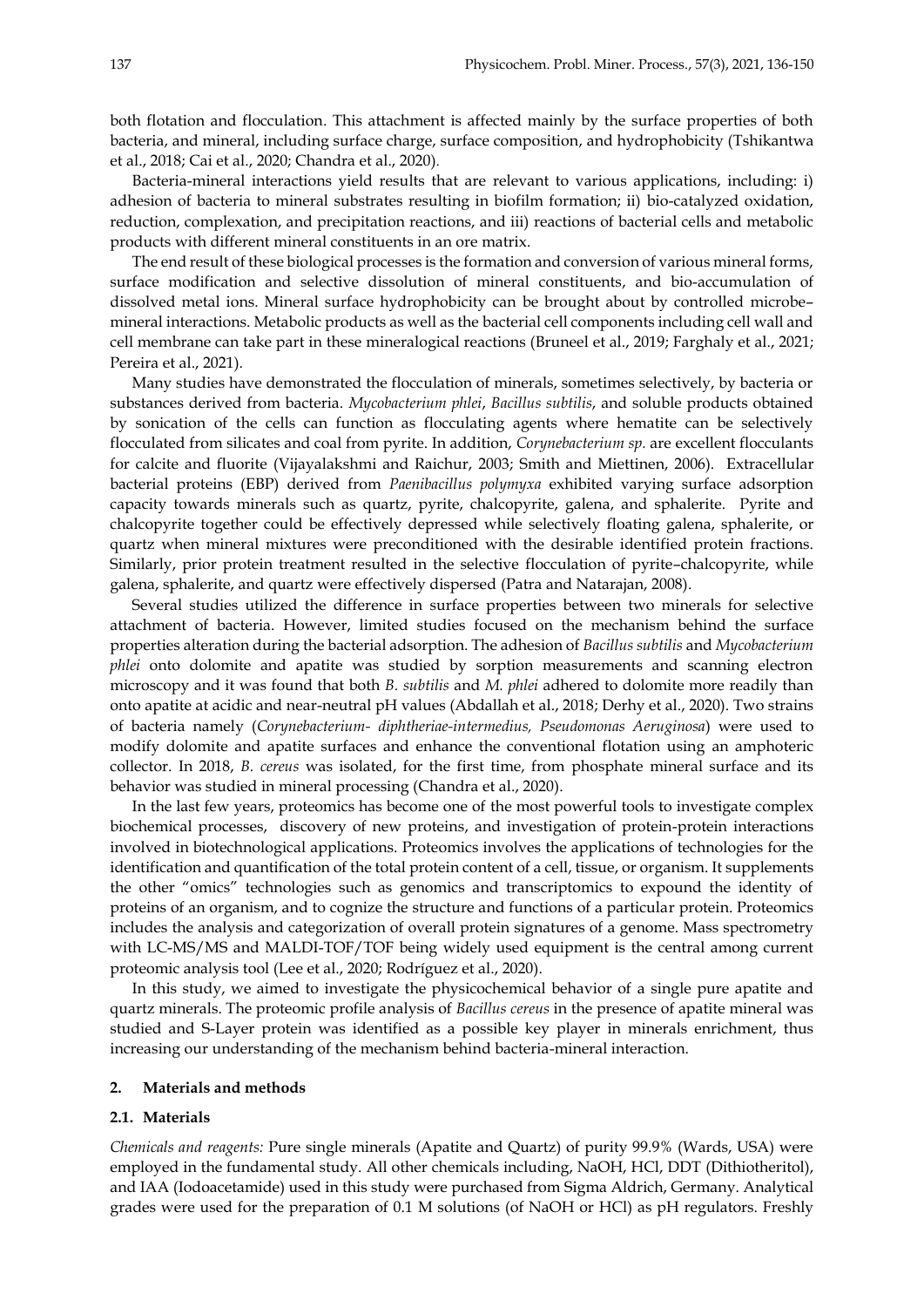prepared nutrient broth/agar was used for the cultivation of bacterial strains. The agar was purchased from Lab M Limited (UK), while BCA kit (Bicinchoninic acid assay; Thermo Fischer Scientific, USA) working solutions, trypsin containing procaine enzyme were purchased from Sigma (Germany).

*Bacterial strains:* The bacterial sample wild type (WT) *Bacillus cereus* was supplied by the microbiology lab at Central Metallurgical R&D institute. *Bacillus cereus* was first isolated from the phosphate mineral surface and its behavior was studied in Mineral Processing Laboratory. *Bacillus cereus* was identified using both biochemical and molecular techniques (Biolog - 16S ribosomal RNA sequencing).

### **2.2. Methods**

### **2.2.1. Bacterial propagation and maintenance**

Using standard nutrient agar media, a loop full of the bacterial sample was inoculated on an agar plate by streak plate method followed by incubation at a temperature of 37°C for 24 hours then lyophilized and stored. A sterilized 350 ml nutrient broth was prepared in 1liter flask and used for bacterial incubation with a loop full of the bacterial isolate then incubated at 30°C for 24 hr. After overnight culturing, the optical density (OD) of the bacterial culture was measured, spectrophotometerically (LLG–UniSPEC Spectrophotometer). The OD is a method for calculating bacterial concentration. The turbidity for cell suspension is measured at a wavelength of 600 nm against culture medium as a reference, at which the 2.26 reading is equivalent to 14×10<sup>7</sup> CFU/ ml**.** This bacterial broth was used as a flotation reagent according to the method by Chandra et al. (2020).

### **2.2.2. Zeta potential measurements**

A laser Zeta Meter 'Malvern Instruments Model Zeta Sizer 2000' was used for zeta potential measurements. A 0.05 g of the mineral was mixed with a definite concentration of the bacterial isolate in 50 ml of  $2\times10^{-2}$  M NaCl. The suspension was conditioned for 60 min during which the pH was adjusted (Farghaly et al., 2020).

### **2.2.3. FTIR measurements**

FTIR spectra were recorded for apatite, silica, and bacteria before and after interactions using Fourier Transform Infrared Spectrometer (Model FT/IR 6300). The KBr pellet technique was used to record the spectra (Abdallah et al., 2018).

### **2.2.4. Bio-flotation experiments**

A bench-scale flotation column of 100 ml volume was used for the floatability measurements. One gram of single mineral was conditioned at desired pH and specific bacterial concentration for 10 min using a horizontal shaker. Air-based flotation was conducted for 5 minutes using a flow-rate of 63 cm<sup>3</sup>/min. Both floated and sink fractions were collected, dried, weighted according to Farrokhpay et al., (2020).

### **2.2.5. Adaptation of** *Bacillus cereus* **to phosphate (adapted bacteria generation forming)**

A 100 ml nutrient with a definite weight of phosphate mineral was mixed in a 250 ml flask and sterilized at 121°C for 20 min. A Bacterial broth was inoculated with a loop full of *Bacillus cereus* isolate as a control test then incubated at  $30^{\circ}$ C at 150 rpm shaking rate for 20 h, followed by a series of inoculations for the aforementioned bacterial broths. Each experiment was inoculated with 5ml of the previous bacterial isolate grown then incubated at  $30^{\circ}$ C at 150 rpm for 3-5 h (Deo and Natarajan, 1998). The bacterial population was determined as previously mentioned. This bacterial broth was used as a flotation reagent for the adapted group bio-flotation experiments.

# **2.2.6. Extraction, preparation, and quantification of proteins by non-targeting shotgun proteomics analysis**

Wild type (WT) *Bacillus cereus* group and phosphate-adapted *Bacillus cereus* group were subjected to total protein extraction. One gram of apatite was conditioned at each desired pH and a specific bacterial concentration for 10 min. The suspended solution was centrifuged at 10000 rpm for 10-15 min at 4°C.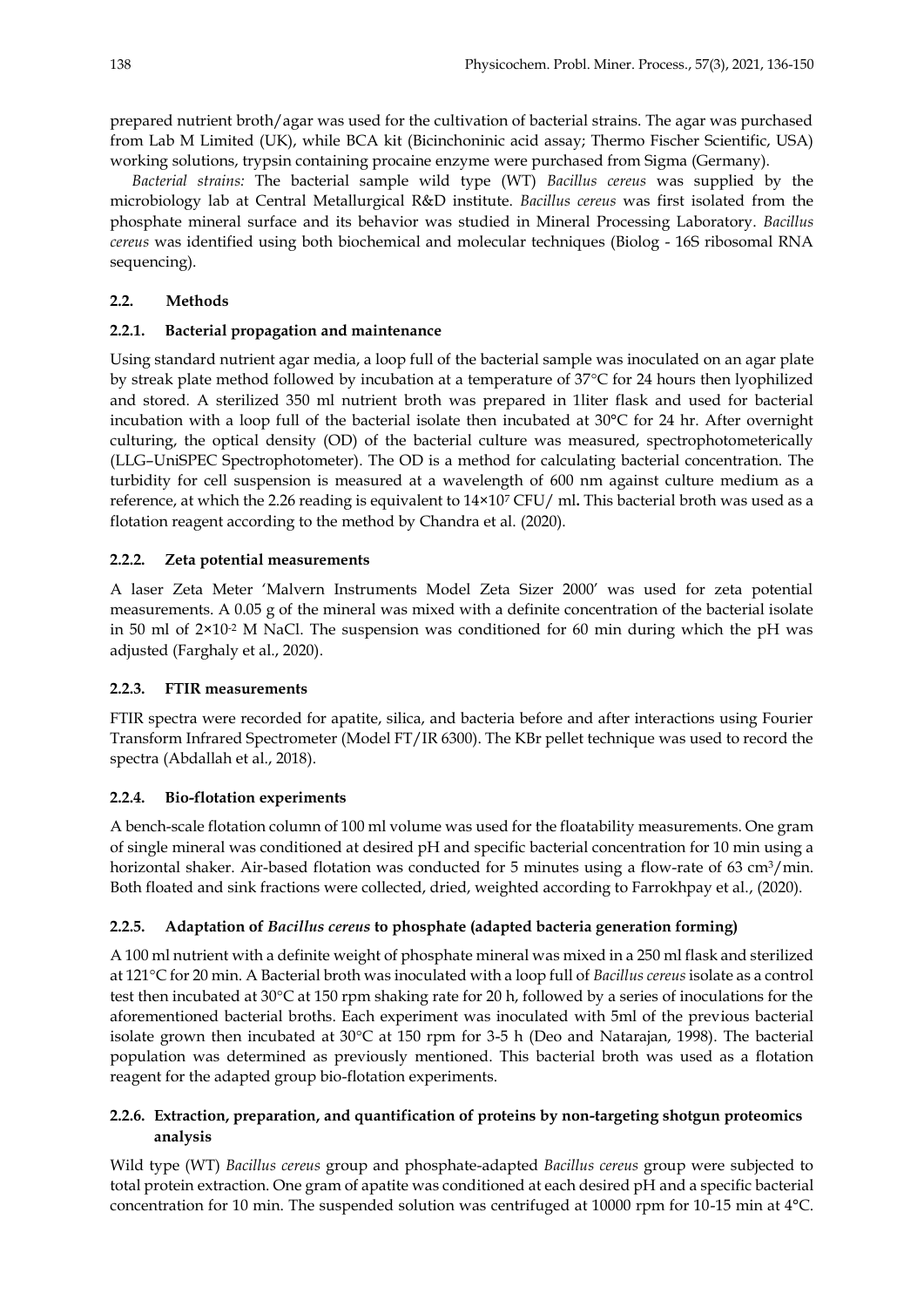Then the supernatant was removed, while the bacterial pellets were kept at −80°C till used for further analysis. The protein content was extracted by vigorous shaking of the bacterial pellet with 8M urea solution, and then the pellet was centrifuged at 10000 rpm for 30 min at room temperature. Protein quantification was carried out, spectrophotometrically using Bicinchoninic acid assay (BCA assay) according to the manufacturer's recommendations. Briefly, the protein sample was incubated at 60°C for 30 min, then left to cool for 10 min, followed by spectrophotometer assessment at 562 nm (Bradford, 1976). Samples were then submitted to MS/MS-based proteomic profile analysis. The proteomic analysis and statistical analysis were performed at the proteomics and metabolomics unit at Children Cancer Hospital (CCHE-57357).

# **2.2.7. Protein precipitation**

In case of low protein concentration yield, samples were subjected to precipitation and reconstitution in fewer amounts of 8M Urea. A certain volume of samples was transferred to a new tube, four times with chilled acetone. Samples were incubated at −80°C for 30 min, and then incubated at −20°C overnight. Centrifugation of the samples at 10000 rpm for 30 min was done. The supernatant was discarded and then left at room temperature (RT) till dryness. Pellets were reconstituted in 30 µl urea buffer.

# **2.2.8. Protein digestion, stage tip purification, and peptide quantification**

Each Sample was digested using 0.2 M DDT (Dithiothreitol), vortexed, and then spun down. Samples were incubated for 45 min at room temperature (RT). A 2 µl of 1M IAA (Iodoacetamide) was added to each sample and incubated at RT for 45 min in the dark, followed by the addition of 102 µl of 0.1 M Tris pH 8.5 and then modified trypsin containing procaine enzyme was added and incubated overnight in a thermo-shaker at 900 rpm and 37°C for endopeptidase digestion (Magdeldin et al., 2014). The digested peptide solution was acidified using formic acid to pH 2-3 and spun down for 30 min at RT. The resultant peptide mixture was cleaned up using stage tip (Pierce ™ C 18 Spin Tips) (Enany et al., 2017). A peptide quantification step was carried out using Bicinchoninic acid assay (BCA assay).

# **2.2.9. Nano-LC MS/MS analysis**

Nano-LC MS/MS analysis was conducted using a TripleTOF 5600<sup>+</sup> (AB Sciex, Canada). The most 40 abundant ions were sequentially selected in Information Dependent Acquisition (IDA) mode with a 2– 5 charge state for high resolution for cycle time 1.5 sec (Magdeldin et al., 2014).

# **2.2.10. Proteomic data processing**

Mascot generic format (mgf) files were created from raw data files using a script supplied by AB Sciex, Analyst TF 1.7.1 is used for data acquisition (Sciex software). MS/MS spectra were searched using X Tandem in Peptide shaker (version 1.16.45) against the Uniprot *Bacillus cereus* (swiss-prot) database containing (982,382 proteins) with reversed decoy sequences. To ensure high-quality results, the false discovery rate (FDR) was maintained at 1 % of the protein level.

# **2.2.11. Bioinformatic analysis of** *Bacillus cereus***–phosphate mineral interaction**

The biological processes and molecular functions of the identified proteins were obtained by searching through the Gene Ontology annotation (GO) database using the UniProtKB database (www.uniprot.org) and the Entrez PubMed database (www.ncbi.nih.gov).

# **2.2.12. Statistical analysis**

To discriminate between the two groups involved in this study, we used volcano plot and T-test statistical tests. Data were considered statistically significant when P-value (Probability value)  $P \le 0.05$ , unless otherwise stated. Where P-value is a number describing how likely it is that our data would have occurred under the null hypothesis of our statistical test (Saadeldin et al.,2020).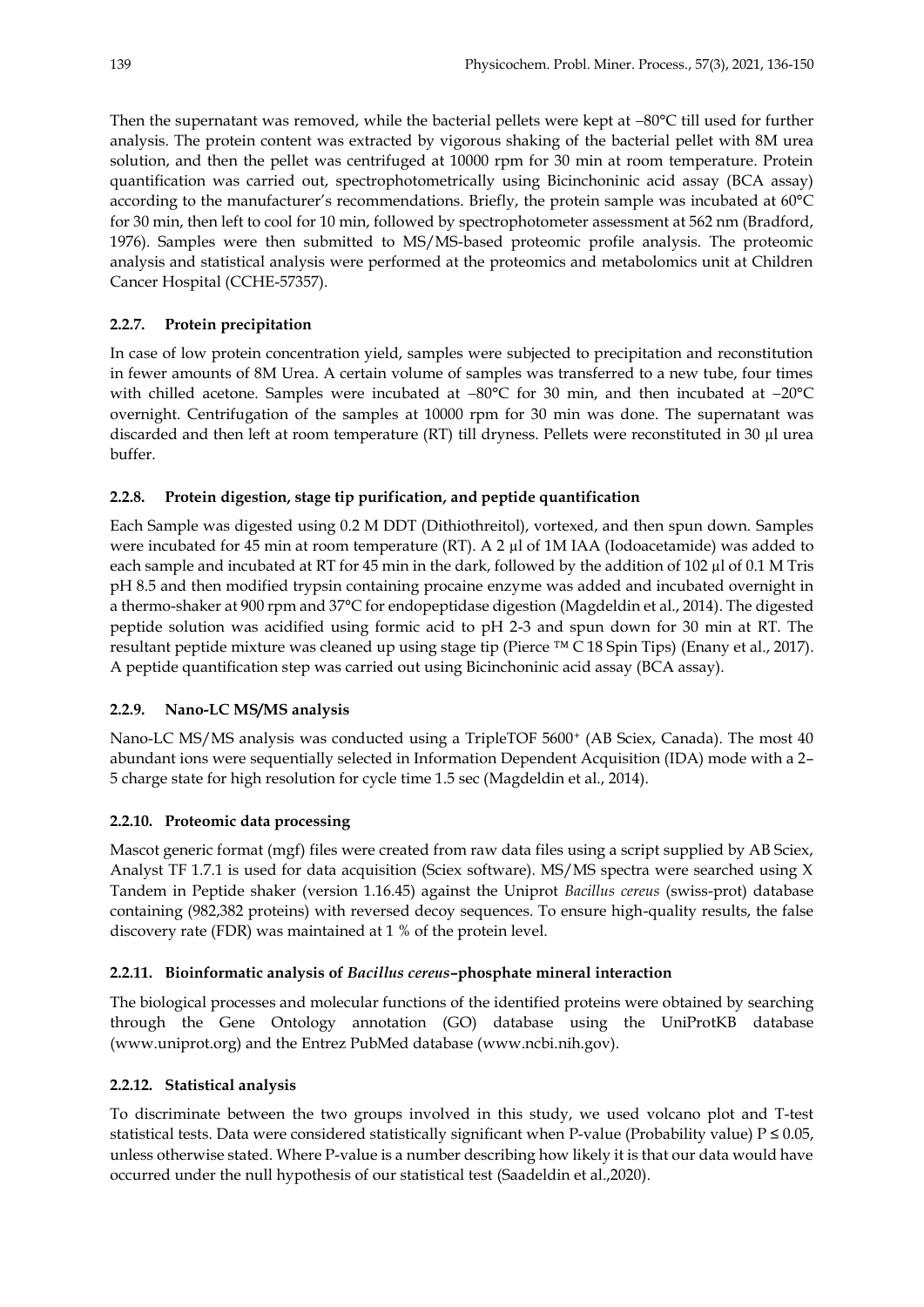#### **3. Results and discussion**

### **3.1. Zeta potential of single minerals**

As the first step of this study, we performed zeta potential for the minerals yielded from the interaction between *Bacillus cereus* and apatite and quartz single minerals. The zeta potential of apatite and quartz single minerals was determined over a wide range of pH, of which, the results were collected and shown in Fig. 1. Our results indicated that the point of intersection (isoelectric point) occurred at pH 4.7 for apatite and at pH 2.1 for quartz. The isoelectric point (IEP) of treated apatite with *Bacillus cereus* decreased from 4.7 to 1.8; while there is no significant change in the IEP value of quartz.



Fig. 1. Zeta-potential of single minerals (quartz and apatite) before and after treatment with *Bacillus cereus*

Bacterial attachment to any surface is related to surface charges on both the cells and the substratum. Charge separation can occur by dissociation of ionizable groups, such as –OH, –NH, –COOH, etc. The quartz as oxide mineral dissociated forming surface OH group thus, the surface becomes positively or negatively charged depending on the pH (Hamadi et al., 2008; Kinnunen et al., 2020). Negatively charged bacterial cells cannot overcome the energy barrier resulting from electrostatic repulsion; it may be deposited in the secondary minimum beyond the energy barrier. Long surface polymers of the cells may reach the solid surface across the energy barrier to achieve adhesion (Carniellom et al., 2018; Zaidi et al., 2018). A neutral macromolecule can also be adsorbed on charged or uncharged mineral surfaces. If the surface is charged, then adsorption of a biomolecule can cause a redistribution of the counter ion charge. This would lead to shifts in zeta potential. Therefore, on any hydrophilic surface, adsorption of exopolysaccharides (biofilm) can occur by strong hydrogen bonding between amino or carboxyl groups, peptide units, or ether as well as other polar groups on biological and mineral surfaces. The polysaccharides, consisting of several flexible sequences, may adopt different conformations at the mineral-solution interface (Limoli et al., 2015; Bruneel et al., 2019; Farghaly et al., 2021; Pereira et al., 2021). Similarly altering the surface hydrophobicity can bring about a difference in adsorption. Thus by changing one or more of the surface properties of the interacting surfaces, adsorption can be made more selective (Jiang et al., 2016; Attwood et al., 2019; Boudjema et al., 2020; Yu et al., 2020).

#### **3.2. FTIR measurements**

The bacteria are mainly composed of polysaccharides, lipids, and protein (Madigan et al., 2006; Vu et al., 2009; Lyu et al., 2020). The main characteristic peaks for *Bacillus cereus*, Fig. 2, are located at 1637.2 cm<sup>−</sup><sup>1</sup> which belongs to C=O of the amide group and O−C=O of carboxylate. This is besides the stretch vibration bands of O–H, N–H at 2075.0 and 3440.3 cm<sup>-1</sup>.

On the interaction between *Bacillus cereus* and apatite mineral, new functional groups are observed (Fig. 2). The treated apatite mineral formed a hydrogen bond with *Bacillus cereus*, which is confirmed by C–H and at 642 cm<sup>-1</sup> and with C=C–H, C–H at 2932 cm<sup>-1</sup>. Also, the treatment caused a band shift from 3340.3 to 3443.7 cm<sup>-1</sup>due to the interaction of (OH<sup>-</sup>) of polysaccharides of the metabolites and the positive adsorption sites of the apatite surface (Kinnunen et al., 2020; Yap et al., 2020; Farghaly et al., 2021). The disappearance of C=O amide function group at 1637.2 cm<sup>−</sup><sup>1</sup> confirms the interaction of the amide group and the positively charged sites of apatite (Yang et al., 2020).

Furthermore, in case of quartz, our data revealed new species of functional groups which were detected as a result of the treatment with *Bacillus cereus* at 2326 cm<sup>-1</sup> for the carboxylic acid, 1080 cm<sup>-1</sup>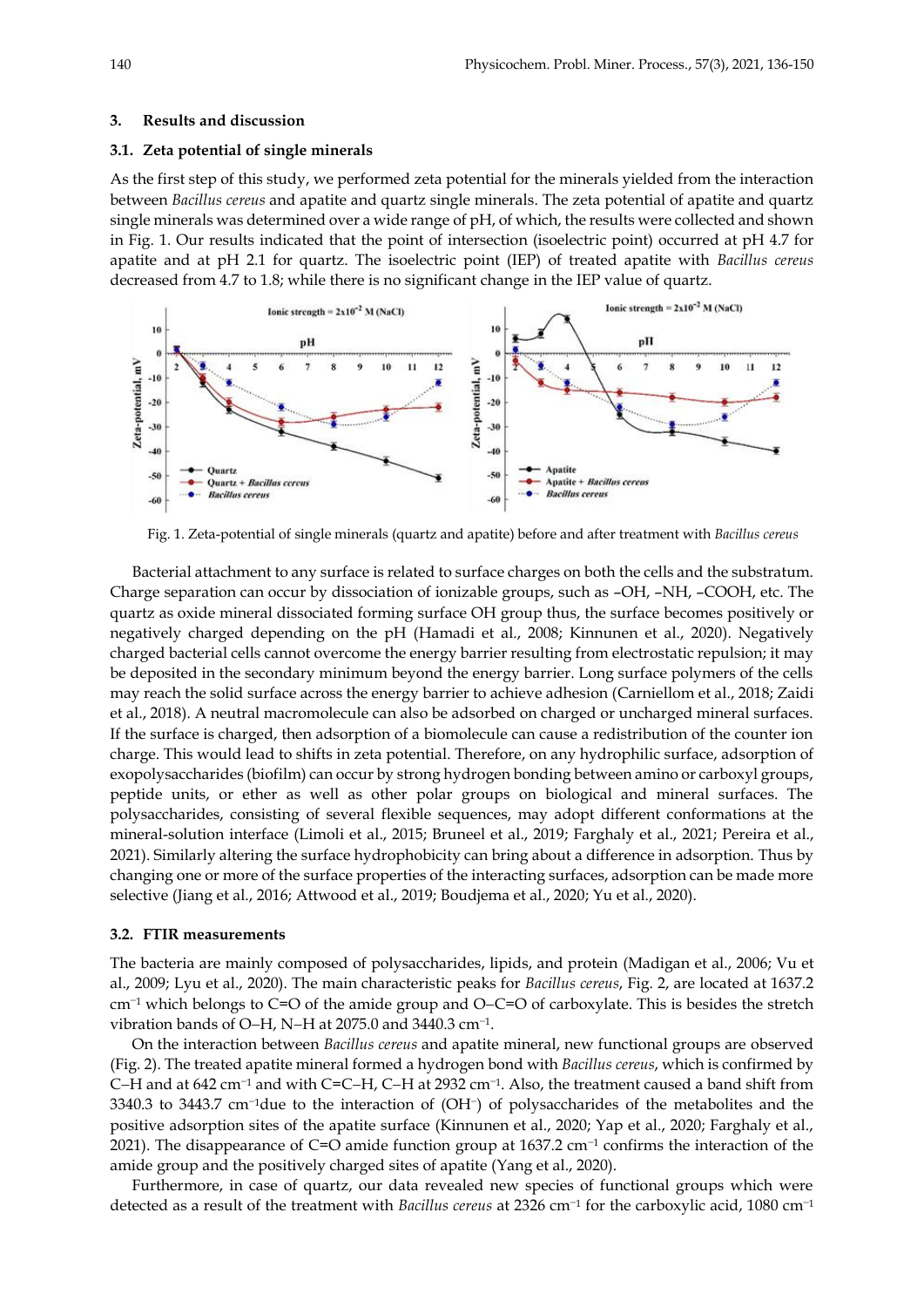for C–O stretch of ether group and at 784 cm<sup>-1</sup> for C–H and C=C of the phenyl group. The electrostatic interaction between the negative silanol groups on the quartz surface with the positive amino (NH2) groups of bacteria is confirmed by the disappearance of the sharp peak of amino groups at 1637.2 cm<sup>-1</sup> ( Fig. 3). Therefore, the type of adsorption that occurred is mainly chemical adsorption, which makes the apatite's surface more hydrophobic than the quartz's surface and, ultimately, enhances its separation.



Fig. 2. FTIR spectra of apatite mineral, *Bacillus cereus*, and apatite mineral after treatment with *Bacillus cereus*



Fig. 3. FTIR spectra of quartz mineral, *Bacillus cereus*, and quartz mineral after treatment with *Bacillus cereus*

These results run in agreement with the zeta potential and the adhesion measurement and with the preceding work (Combes et al., 2006; Michelot et al., 2015; Sarvamangala et al., 2017; Selim and Rostom, 2018; Mokhtar et al., 2020). The adsorption of protein (amino acids) products of *Bacillus cereus* onto the apatite is responsible for the higher adsorption affinity to the apatite surface, in comparison to quartz. On the other hand, the weak adsorption of polysaccharides to apatite surface, in comparison to quartz is the reason for no significant effect on minerals behavior (Abdallah et al., 2018).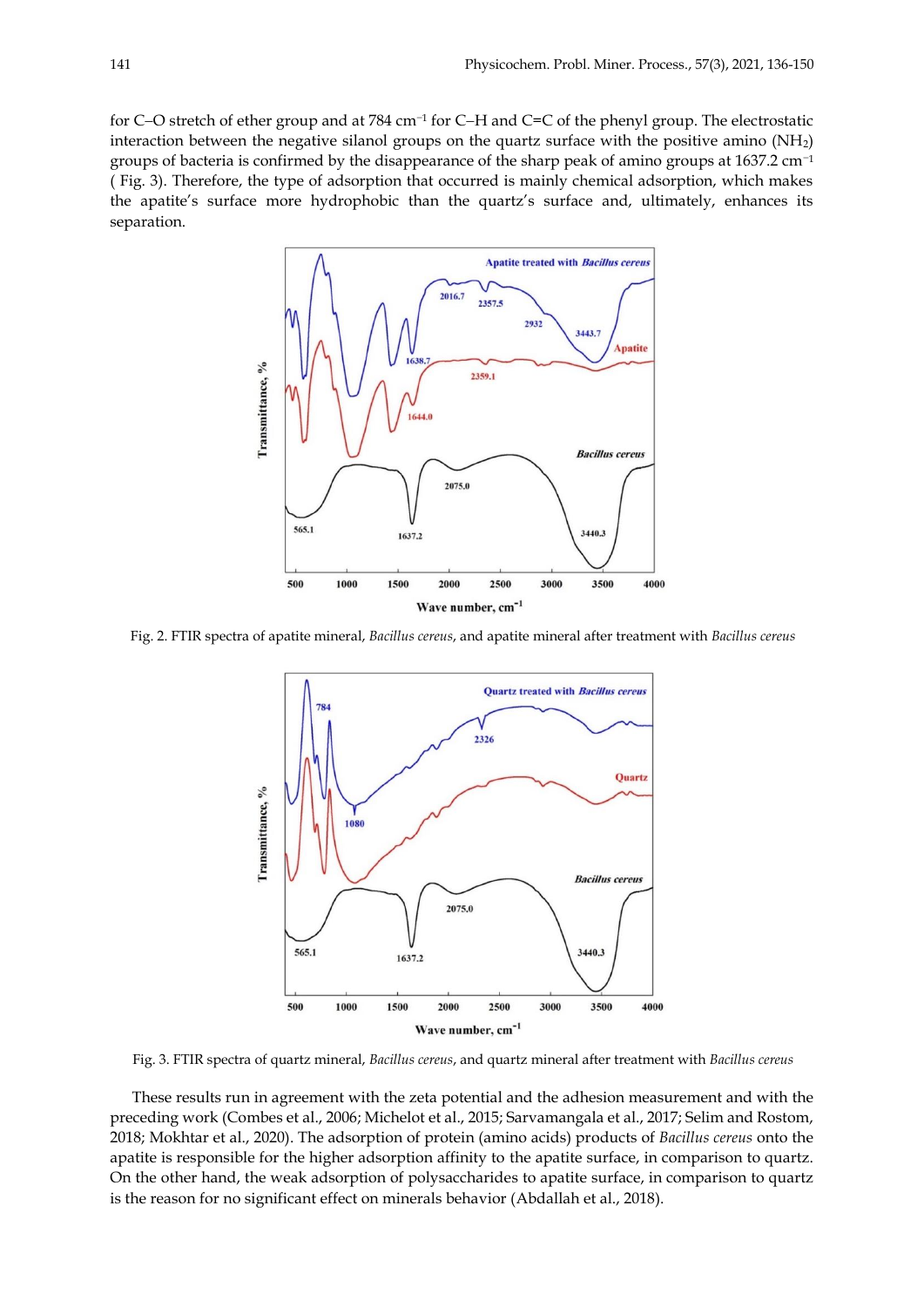#### **3.3. Bio-flotation of single minerals**

As for the bio-flotation experiments, these experiments were performed at different operating conditions such as bacterial concentration, conditioning time, and pH. Fig. 4 reflects that the floatability of apatite, at optimum bacterial concentration and conditioning time, increased with increasing the pH to reach its maximum value (96%) at pH 5-8; then decreased again. On the contrary, the floatability of quartz decreased with increasing the pH to reach its minimum value (14-18%) at pH 6-7.



Fig. 4. Effect of pH on the floatability of quartz and apatite

The maximum floatability of apatite compared to quartz is due to the higher affinity of *Bacillus cereus* to apatite than quartz. The adsorption of bacteria onto apatite at pH 6 is attributed to electrostatic forces, hydrogen bonding, and chemical interaction (Jiang et al., 2004; Nimmagadda et al., 2017; Abdallah et al., 2018). The floatability of apatite and quartz increased with increasing the bacterial concentration. The apatite showed higher floatability than quartz. Also, at higher bacterial concentrations, the floatability of apatite decreased again. This is due to the adsorption of protein (amino acids) of *Bacillus cereus* onto the apatite which is responsible for the higher adsorption affinity to apatite surface, in comparison to quartz. On the other hand, the weak adsorption of polysaccharides to apatite surface, in comparison to quartz is the reason for no significant effect on minerals behavior (Abdallah et al., 2018).

The higher floatability at long conditioning time is because the particle and bubble attachment is not instantaneous, which is referred to as induction time. Induction time is associated with the properties of the thin water film that separates the particle and the bubble just before the attachment. For a hydrophobic surface, induction time is short, a few milliseconds, and if it is less than the time the particle and bubble are in contact, attachment is successful and the particle is floated. With a hydrophilic surface, the induction time is large and exceeds the particle bubble contact time. The induction time is used to characterize surface properties related to flotation. The adsorption of bacteria on the mineral surface includes the presence of surface appendages, cell surface, and exopolymers. Appendages are mostly protein and may bind to specific molecules available on the mineral surfaces (Dweyr et al., 2012; Ramírez-Aldaba et al., 2017; Li et al., 2018; Teng et al., 2018).

### **3.4. Proteomic profile analysis**

In our study, to investigate the interaction of *Bacillus cereus* with phosphate mineral on the level of protein expression and to identify the potential molecules involved in the best mineral enrichment, the proteomic profile of *Bacillus cereus* during interaction with the phosphate mineral was compared by MS/MS analysis at different experimental point ( different pH). For that purpose, bio-flotation experiments were performed using the bacterial samples (Wild Type (WT) *Bacillus cereus* & the phosphate mineral adapted *Bacillus cereus*) as a flotation agent for the phosphate ore at optimum bacterial concentration and conditioning time. Following the conditioning steps, the protein samples were extracted according to the protocol as mentioned before in Section (2.2.6). The proteomic profile samples, that were collected, were related to the bio-flotation experiments done using the following conditions: i)Wild Type (WT) *Bacillus cereus* bacteria ( as a control ); ii) Wild Type (WT) *Bacillus cereus*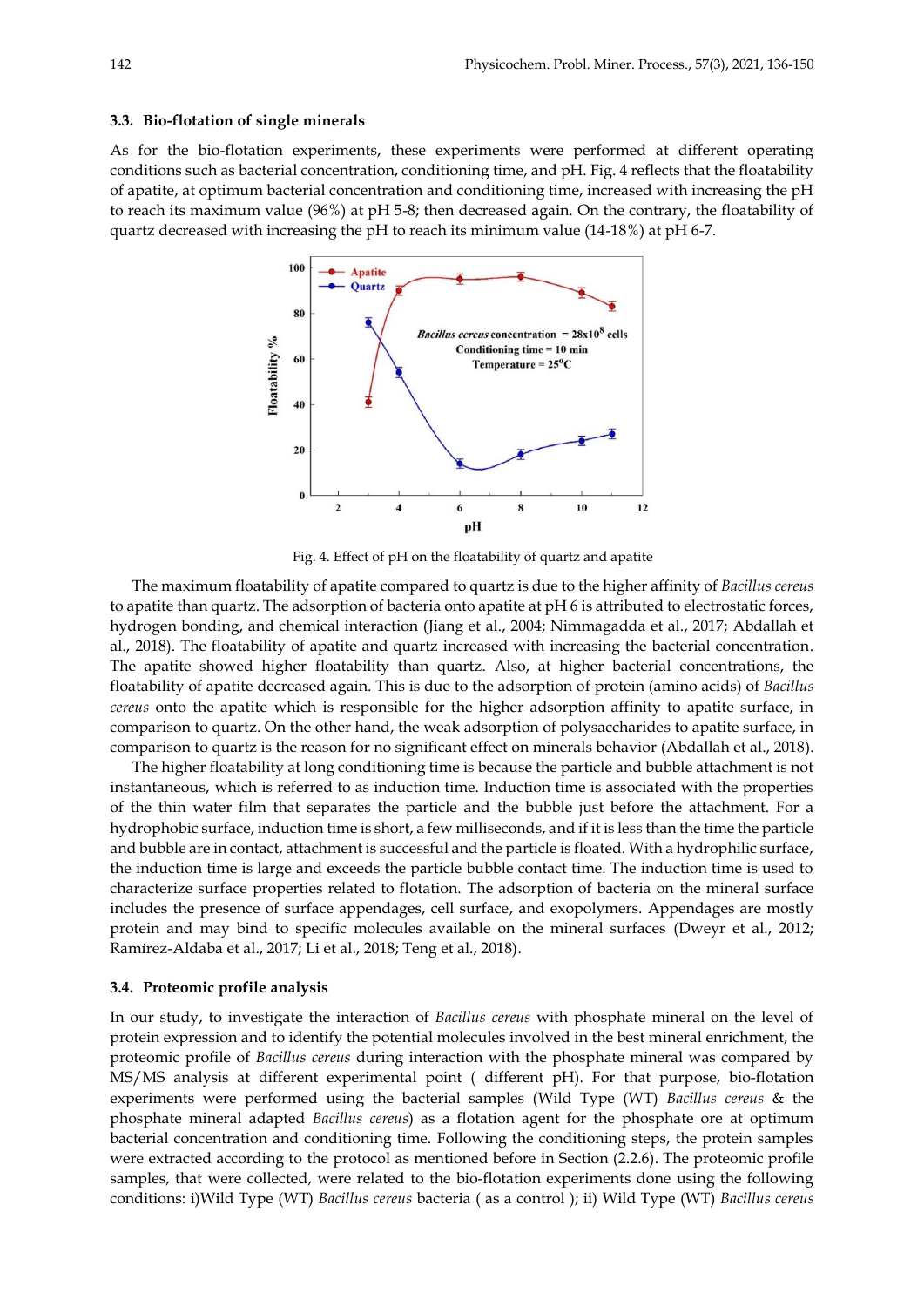bacteria conditioned together with phosphate mineral (bio-flotation experiments at different pH); iii)phosphate mineral adapted *Bacillus cereus* bacteria( as a control), and iv)The phosphate mineral adapted *Bacillus cereus* bacteria conditioned together with phosphate mineral(bio-flotation experiments at different pH). The proteomic profile of these samples, together with the investigation of the identified proteins, provided high-confidence datasets of identified proteins. The *Bacillus cereus* WT samples and the *Bacillus cereus* adapted samples resulted in the identification of numerous proteins listed in Table1.

| Sample description               | <b>Identified Proteins (No.)</b> |
|----------------------------------|----------------------------------|
| Bacillus cereus WT (BC WT)       | 1340                             |
| BC WT with Apatite at natural pH | 41                               |
| BC WT with Apatite at pH=5       | 334                              |
| BC WT with Apatite at pH=7       | 571                              |
| BC WT with Apatite at pH=10      | 57                               |
| BC WT adapted to Apatite (Adpt.) | 1335                             |
| BC WT (Adpt.) at natural pH      | 603                              |
| $BCWT (Adpt.)$ at $pH=5$         | 348                              |
| $BCWT (Adpt.)$ at $pH=7$         | 677                              |
| BC WT (Adpt.) at pH=10           | 320                              |

Table 1. List of the identified proteins' count in test samples

Then the lists of proteins were filtered and the proteins that have less than 50% abundance were excluded followed by normalization using probabilistic quotient normalization (PQN) then log-transformation, and auto-scaling. The top 58 proteins were distributed into up-regulated, down-regulated, and no-change proteins according to Log 2 fold change as illustrated in Fig. 5. The up-regulated and the down-regulated were chosen according to the significance of the fold change value. From the shared proteins between *Bacillus cereus* WT and *Bacillus cereus* Adapted, significantly different proteins were selected by volcano plot with the -Log 10 (P-value) and the magnitude of difference (Log2) in expression value between average biological replicates of the two groups (Fig .6). Data were subjected to an unpaired T-test and the significant output was considered only when  $p \le 0.05$  (Fig. 7).



Fig. 5. The distribution of the identified proteins into up-regulated, down-regulated, and no-change proteins according to Log 2 fold change

#### **3.4.1. Potentially involved proteins in mineral enrichment**

The specific expression changes of the proteins with evident variations were depicted in the heat map (Fig. 8). When compared with each other, the protein content showed appreciated variation among them, which indicates the bacterial response towards the presence of phosphate mineral. Also, the heat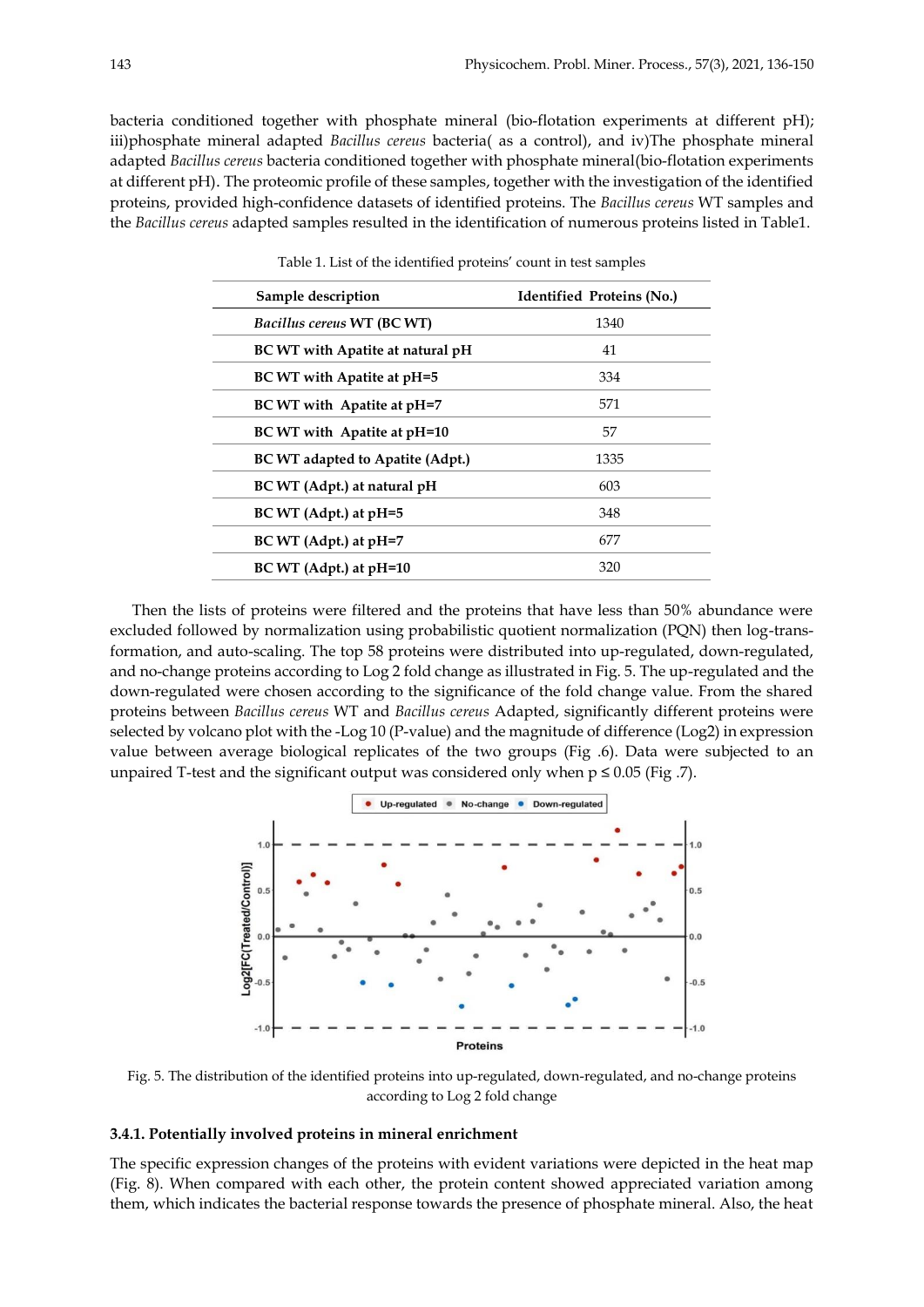

Fig. 6. Volcano plot showing the statistical significance of the identified proteins resulting from the two groups (wild type *Bacillus cereus* group and *Bacillus cereus* adapted to phosphate mineral group)



Proteins

Fig. 7. T-test indicating the most significant protein (A0A329FFT6) among all of the identified proteins according to -Log 10 (P-value)

map shows protein expression variations between WT *Bacillus cereus* samples and *Bacillus cereus*adapted samples.

From all the bacterial proteins, 58 proteins were differentially expressed between different experimental groups. Among these proteins, 17 proteins showed a significant difference in their expression ( $p \le 0.05$ ). The differential expression revealed 11 proteins as up-regulated and 6 proteins as downregulated in WT *Bacillus cereus* when compared with adapted *Bacillus cereus*. These results helped us propose such upregulated proteins as candidate molecules associated with phosphate (Table 2). The heat-map between these two groups summarizes this list of proteins and reflects the fold change of proteins (Fig. 8).

Categorization of these proteins, through Gene Ontology annotation, identified unique protein/s, assigned to a specific function and biological process together with the molecular functions. Function annotations included translation, carbohydrate metabolic activity, DNA replication, ion transport, stress proteins, and protein folding. Moreover, some of the identified up-regulated proteins were found to be involved in protein synthesis, cell division, and stress proteins. While some of the down-regulated proteins are related to metalloproteases, protein folding, and metal ion binding. Interestingly, one of the most significantly up-regulated proteins in the adapted bacterial colony is the Surface layer (S-Layer) protein with 1.156 fold change (Table 2).

The up-regulated S-layer protein suggested the involvement in the response of *Bacillus cereus* to the phosphate mineral. Importantly, this S-layer protein showed no significant change with the different pH conditions suggesting that such increase is mainly due to the phosphate mineral amount/adaptation but not pH as shown in the heat map within the same group.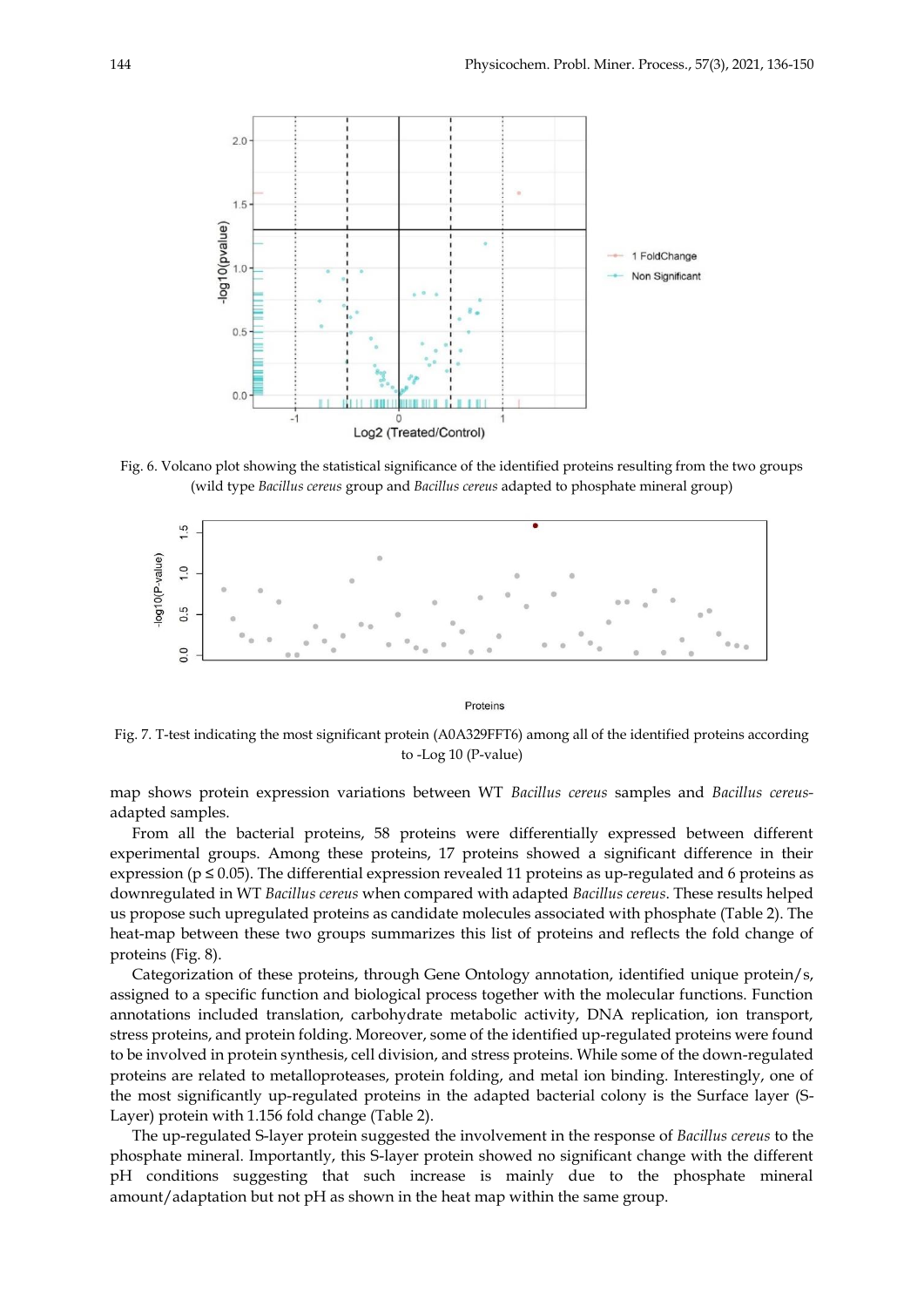| <b>Accession No.</b> | <b>Status</b>  | <b>Fold Change</b> | <b>Protein Name</b>                      | <b>Gene Name</b>  |
|----------------------|----------------|--------------------|------------------------------------------|-------------------|
| A0A068N328           |                | 0.568344           | Tellurium resistance protein             | BcrFT9_00428      |
| <b>A0A063CE22</b>    |                | 0.592699           | 50S ribosomal protein L23                | rplW              |
| <b>A0A158RTL5</b>    |                | 0.833185           | Camelysin                                | calY              |
| <b>A0A063CIP2</b>    | Up-regulated   | 0.671677           | 50S ribosomal protein L7/L12             | rplL              |
| A0A0E1MIT6           |                | 0.75042            | Cell division protein FtsN               | B2J90_06905       |
| A0A063CJG9           |                | 0.582048           | Dihydrolipoyl dehydrogenase              | lpdA              |
| A0A329FFT6 *         |                | 1.156088           | S-layer protein                          | A6E21_08465       |
| <b>A0A063CUX6</b>    |                | 0.778068           | Nucleoside diphosphate kinase            | ndk               |
| Q816H3               |                | 0.759282           | Cold shock-like protein CspD             | cspD              |
| IZXA3                |                | 0.681139           | S-layer protein sap                      | IG7_00714         |
| Q636T3               |                | 0.685695           | Group-specific protein                   | <b>BCE33L3502</b> |
| A0A0G8DDD7           |                | $-0.53713$         | Probable manganese-dependent inorganic   | ppaC              |
|                      |                |                    | pyrophosphatase                          |                   |
| A0A068N2U8           |                | $-0.53037$         | DNA-directed RNA polymerase subunit beta | rpoB              |
| A0A0B5ZI75           | Down-regulated | $-0.76379$         | Chaperone protein DnaK                   | dnaK              |
| A0A150B0G0           |                | $-0.68377$         | Penicillin-binding protein               | AT274_13750       |
| A0A063CMS9           |                | $-0.50415$         | 50S ribosomal protein L31 type B         | rpmE2             |
| A0A150AWC1           |                | $-0.74950$         | Neutral metalloproteinase                | AT274_10670       |

Table 2. The identified proteins according to their Status

(\*) Indicating the most significant protein with -Log 10 (P-value) equals 1.5866429. This value was obtained using statistical calcultaions that were summerized and illustrated in Figs. 5 ,6, 7

### **3.4.2. S-Layer protein structure**

The S-Layer protein is 86.348 kDa in molecular weight and belongs to the Surface layer homology (SLH) family. S-Layer protein consists of 813 amino acids, and the sequence was identified using the uniprot. database. The protein sequence alignment for the S-layer protein matched with the S-Layer protein Surface array protein (Sap) of *Bacillus anthracis* with 95.9%. The SLH domains of *Bacillus cereus*: SLH1, SLH2, and SLH<sup>3</sup> were found at the N-terminus of the protein at the positions 33-75, 93-135, and 155-196, respectively, suggesting that the N-terminus is involved in the anchoring of the S-layer to the cell wall components (Suhr et al., 2016). Recent structural studies have revealed that several S-layer subunits share a region of homology in a domain that has been shown to interact with the cell wall (Dramsi and Bierne, 2017; Chandramohan et al., 2020). All SLH domains identified thus far have been found at the very beginning or end of the mature proteins. An SLH domain is usually composed of either a single or three repeating SLH motifs of approximately 50 to 60 residues (Dramsi and Bierne, 2017; Chandramohan et al., 2020). Secreted proteins encoding three tandem SLH domains are tethered to the bacterial envelope by non-covalent interactions between the SLH domains and a secondary cell wall carbohydrate (Bharat et al., 2020). S-layers are stabilized by divalent cations, such as  $Ca<sup>2+</sup>$  ions, and thus contribute to the cohesion of the proteins by electrostatic interactions (Chandramohan et al., 2020).

The S-layer proteins are non-covalently linked to silicon or other supporting structures with differing combinations of weak bonds (hydrophobic bonds, ionic bonds involving divalent cations or direct interaction of polar groups, and hydrogen bonds), and are responsible for the structural integrity as well. Nevertheless, disintegration and reassembly experiments led to the conclusion that the bonds holding the S-layer proteins together must be much stronger than those binding them to the support. The proteomic analysis of *Bacillus cereus* during interaction with the phosphate mineral showed that the outer surface of bacteria is coated with a protein surface layer which has important roles in many functions (Gerbino et al., 2015; Chandramohan et al., 2020).

### **3.4.3. S-Layer protein function**

The up-regulation of the S-Layer protein for phosphate mineral indicates the involvement of the S-Layer protein in the bacteria-mineral interaction during the bio-flotation process. This study may trigger the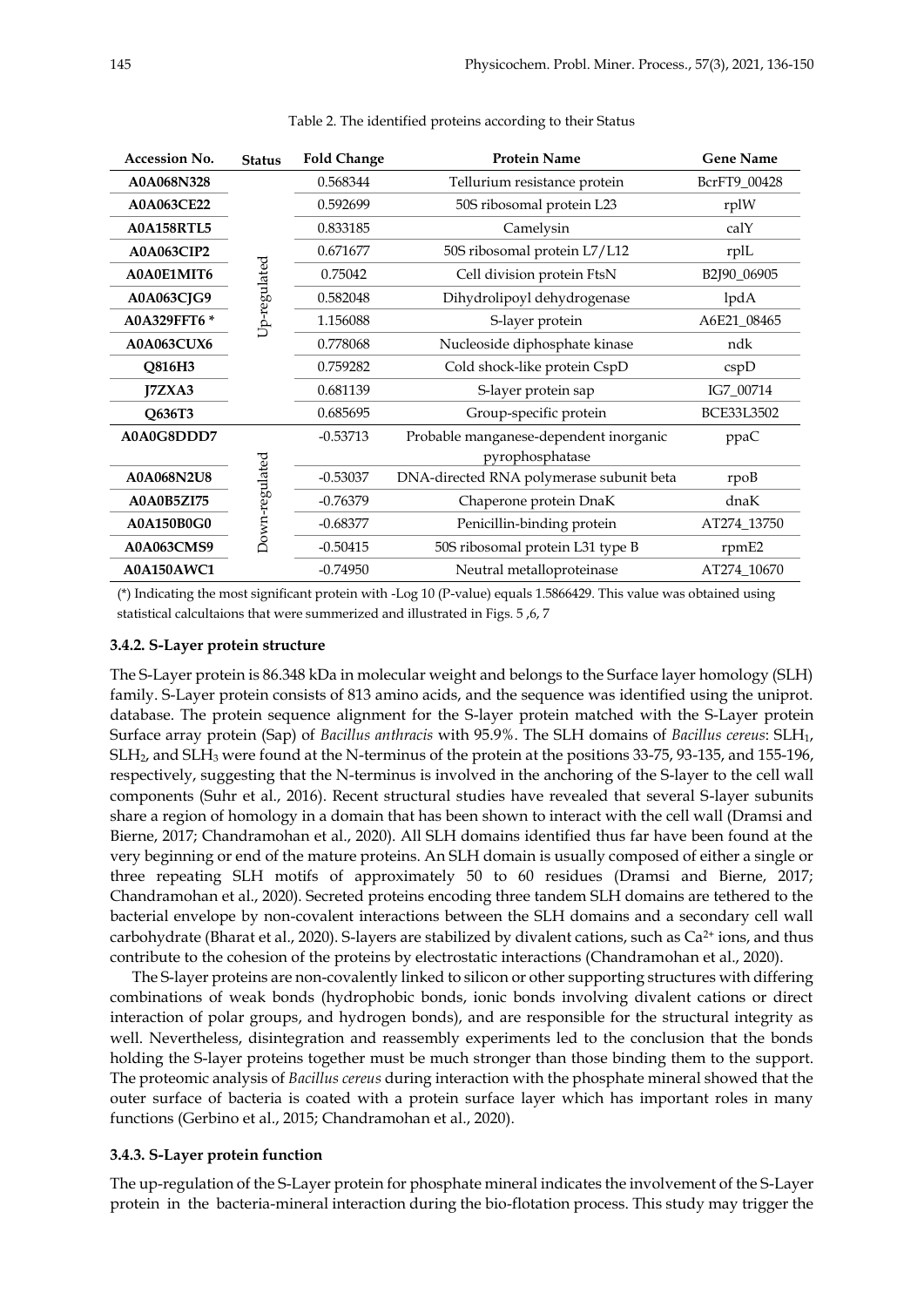

Fig. 8. Heat-map shows the differential protein expression in different groups. The left heat-map represents the protein expression of wild-type *Bacillus cereus* with phosphate mineral at different pH, and the right represents protein expression of *Bacillus cereus* adapted to phosphate mineral at different pH

future potentiality of biotechnological application for the industry. The S-layer protein is also known to be involved in cell surface hydrophobicity and adhesion of *Bacillus cereus* to biotic and abiotic surfaces (Kimkes and Heinemann, 2020).

This interaction may be due to a defense mechanism against harsh conditions or a tendency to favorable ones. The adhesion of bacteria to the phosphate mineral might be an innate anchoring behavior towards support surfaces, or a tendency of the microorganisms towards needed minerals and elements. The real reason for this reaction is yet to be discovered. Once formed, S-layer proteins were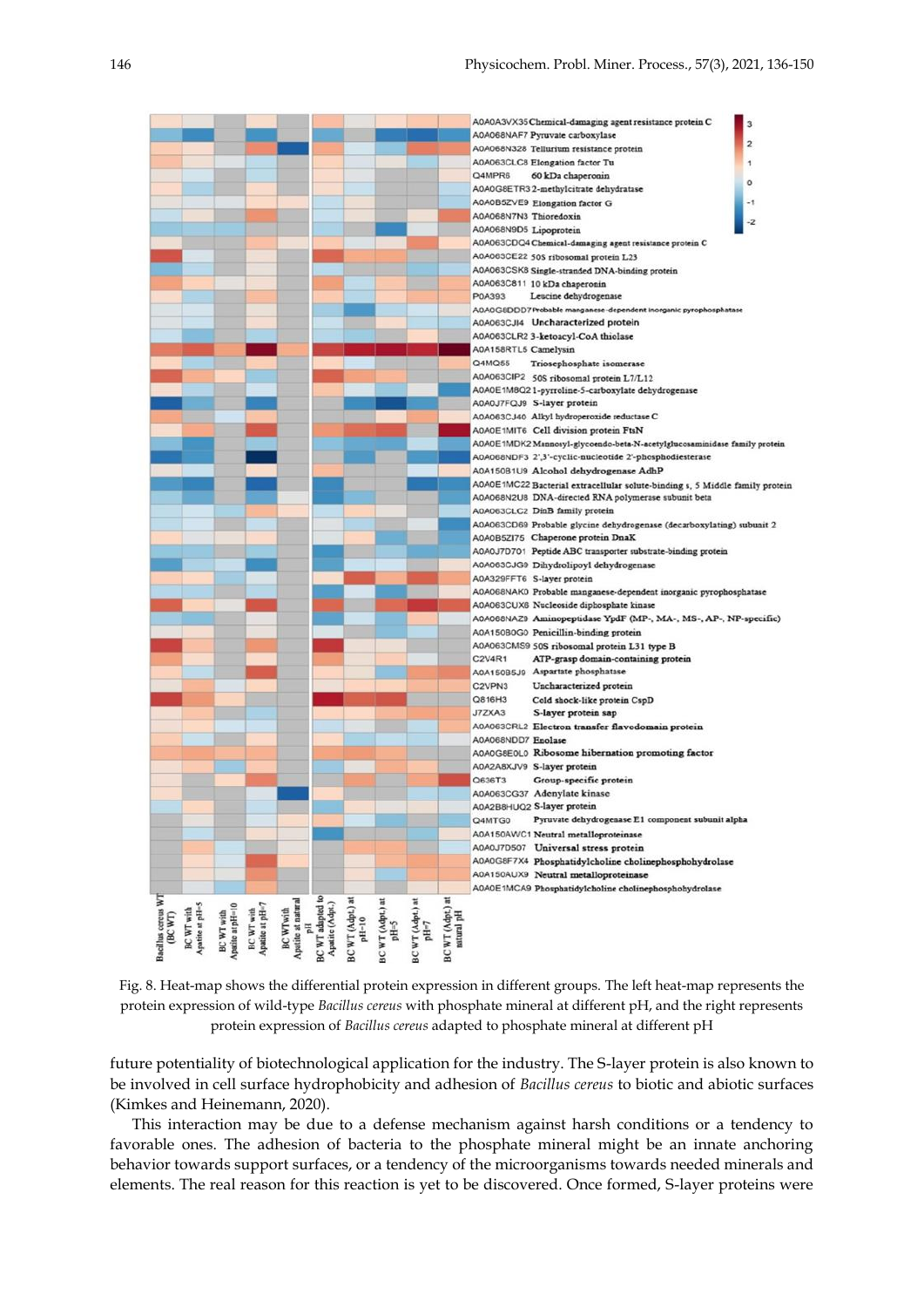never leaving the lattice, and thus, it was concluded that lattice growth is irreversible and no S-layer protein turnover occurs (Chandramohan et al., 2020).

The intrinsic properties and physiological functions of the S-layer proteins build the base for its selective metal binding behavior and its potential for the fabrication of bio-hybrid materials. So by the combination of S-layers with well-known sorption materials, functional coatings or composite materials with improved properties can be developed (Vogel et al., 2017).

The aforementioned significant protein is one of the S-layers proteins that are para-crystalline bidimensional arrays of proteins or glycoproteins that overlay the cell surface of several genus and species of bacteria and archaea. As the outermost layer of several genus and species of microorganisms, S-layer proteins are in direct contact with the bacterial environment and thus may be involved in many of their surface properties, including adherence to various substrates, mucins, and eukaryotic cells, aggregation, and co-aggregation with yeasts and other bacteria. In addition, S- layer proteins have been reported to be responsible for bacterial protection against detrimental environmental conditions and to play an important role in surface recognition or as carriers of virulence factors. Also, the intrinsic properties and physiological functions of the S-layer proteins were found to cause selective metal binding and release behavior by the S- layer protein monomer (Vogel et al., 2017).

These results propose a role for the S-layer protein, for the first time, as a key player in mineral enrichment by bacteria which opens a different understanding of the interaction between the bacterial S-Layer protein and the natural phosphate mineral.

### **4. Conclusions**

Our results indicated that the point of intersection (isoelectric point) occurred at pH 4.7 for apatite and at pH 2.1 for quartz. The isoelectric point (IEP) of treated apatite with *Bacillus cereus* decreased from 4.7 to 1.8; while there is no significant change in IEP value of quartz. The higher floatability of apatite compared to quartz might be due to the higher affinity of *Bacillus cereus* to apatite than quartz. The adsorption of bacteria onto apatite is attributed to electrostatic forces, hydrogen bonding, and chemical interaction. The surface proteins of *Bacillus cereus* mediate the higher adsorption affinity to the apatite surface. Moreover, the comparative proteomic profiling of *Bacillus cereus* in the presence of apatite mineral identified, for the first time at least in this species, the up-regulated S-Layer, Sap, proteins as a potential candidate molecule. This S-Layer protein may play a role in mineral enrichment because of its surface properties, including the adherence to various substrates, and the direct contact with the bacterial environment. These data pave the way for a deeper understanding of the possible role of the S-Layer protein in the interaction of the bacteria with the natural phosphate mineral. Further geneticbased manipulations including cloning and overexpression or deletion could be used to study how these manipulations will affect the phosphate yield by enhancing the efficiency of bacteria, which may lead to the industrialization of bacterial cells as a biological agent for the bio-flotation process.

### **Acknowledgments**

The authors acknowledge Central Metallurgical Research & Development Institute (CMRDI), Helwan, Cairo, Egypt, for providing the necessary facilities to carry out the research work. The authors also declare that this research received no external funding.

#### **References**

- ABDALLAH, S.S., EL-SHATOURY, E.H., ABDEL-KHALEK, N.A., YOUSSEF, M.A., SELIM, K.A., IBRAHIM, M.K., ELSAYED, S.M., 2018. *Bio-Flotation of Egyptian Siliceous Phosphate Ore Using Bacillus cereus*. Proceedings of the 4th World Cong. Mech., Chem. & Mater. Eng. (MCM'18), Spain, 2018, MMME 114, 1-8.
- ATTWOOD, S.J., KERSHAW, R., UDDIN, S., BISHOP, S.M., WELLAND, M.E., 2019. *Understanding how charge and hydrophobicity influence globular protein adsorption to alkanethiol and material surfaces*. Journal of Materials Chemistry B, 7(14), 2349-2361.
- BHARAT, T.A., VON KÜGELGEN, A., ALVA, V., 2020. *Molecular Logic of Prokaryotic Surface Layer Structures.* Trends in microbiology, 10,1-11.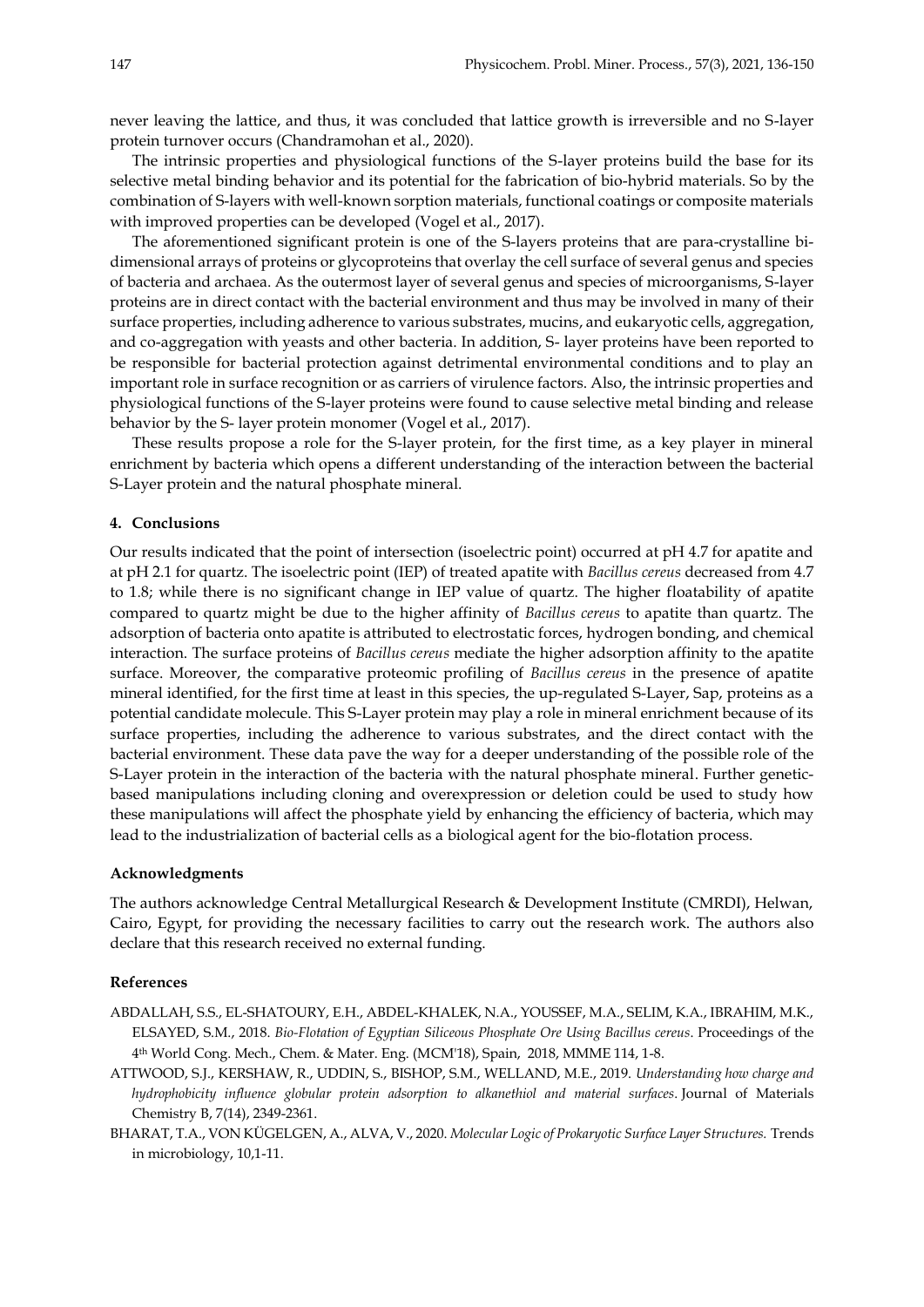- BOUDJEMA, L., LONG, J., PETITJEAN, H., LARIONOVA, J., GUARI, Y., TRENS, P., SALLES, F., 2020. *Adsorption of volatile organic compounds by ZIF-8, Cu-BTC and a Prussian blue analogue: A comparative study*. Inorganica Chimica Acta, 501, 119316, ISSN 0020-1693.
- BRADFORD, M.M., 1976. *A rapid and sensitive method for the quantitation of microgram quantities of protein utilizing the principle of protein-dye binding*. Analytical biochemistry, 72(1-2), 248-54.
- BRUNEEL, O., MGHAZLI, N., SBABOU, L., HÉRY, M., CASIOT, C., FILALI-MALTOUF, A., 2019. *Role of microorganisms in rehabilitation of mining sites, focus on Sub Saharan African countries*. Journal of Geochemical Exploration, 205, 106327.
- CAI, S., WU, C., YANG, W., LIANG, W. , YU, H., LIU, L., 2020. *Recent advance in surface modification for regulating cell adhesion and behaviors*. Nanotechnology Reviews, 9(1), 971-989.
- CARNIELLOM, V., PETERSON, B.W., VAN DER MEI, H.C., BUSSCHER, H.J., 2018. *Physico-chemistry from initial bacterial adhesion to surface-programmed biofilm growth*. Advances in Colloid and Interface Science, 261, 1-14.
- CHANDRA, P., ENESPA, SINGH, R. , ARORA, P.K., 2020. *Microbial lipases and their industrial applications: a comprehensive review*. Microb Cell Fact, 19(169), 1-42.
- CHANDRAMOHAN, A., DUPRAT, E., REMUSAT, L., ZIRAH, S., LOMBARD, C, KISH, A., 2020. *Novel mechanism for surface layer shedding and regenerating in bacteria exposed to metal-contaminated conditions.* Frontiers in microbiology, 9, 3210.
- COMBES, C., CAZALBOU, S., REY, C., 2016. *Apatite Biominerals*. Minerals, 6(2), 34.
- DEO, N., NATARAJAN, K.A., 1998. *Studies on interaction of Paenibacillus polymyxa with iron ore minerals in relation to beneficiation*. International Journal of Mineral Processing, 55(1), 41-60.
- DERHY, M., TAHA, Y., HAKKOU, R., BENZAAZOUA, M., 2020. *Review of the Main Factors Affecting the Flotation of Phosphate Ores.* Minerals, 10, 1109.
- DRAMSI, S., BIERNE, H., 2017. *Spatial Organization of Cell Wall-Anchored Proteins at the Surface of Gram-Positive Bacteria*. Curr Top Microbiol Immunol, 404, 177-201.
- DWEYR, R., BRUCKARD, W.J., REA, S.M., HOLMES, R.J., 2012. *Bioflotaion and bioflocculation review, Microorganisms relevant from mineral beneficiation*. Mineral processing and Extractive Metallurgy IMM Transcations section C, 21(2), 65-71.
- ENANY, S., YOSHIDA, Y., TATEISHI, Y., OZEKI, Y., NISHIYAMA, A., SAVITSKAYA, A., YAMAGUCHI, T., OHARA, Y., YAMAMOTO, T., ATO, M., MATSUMOTO, S., 2017. *Mycobacterial DNA-binding protein 1 is critical for long term survival of Mycobacterium smegmatis and simultaneously coordinates cellular functions. Scientific reports,* 7(1), 1-11.
- FARGHALY, M.G., ABDEL-KHALEK, N.A., ABDEL-KHALE, M.A., SELIM, K.A., ABDULLAH, S.S., 2021. *Physicochemical study and application for pyrolusite separation from high manganese-iron ore in the presence of microorganisms*. Physicochemical Problems of Mineral Processing, 57(1), 273-283.
- FARROKHPAY, S., FILIPPOV, L., FORNASIERO, D., 2020. *Flotation of Fine Particles: A Review.* Mineral Processing and Extractive Metallurgy Review, 155, 1-11.
- GERBINO, E., CARASI, P., MOBILI, P., SERRADELL, M.A., GÓMEZ-ZAVAGLIA, A., 2015. *Role of Slayer proteins in bacteria*. World Journal of Microbiology and Biotechnology, 12, 1877-1887.
- HAMADI, F., LATRACHE, H., ZAHIR, H., ELGHMARI, A., TIMINOUNI, M., ELLOUALI, M., 2008. *The relation between Escherichia coli surface functional groups' composition and their physicochemical properties*. Brazilian Journal of Microbiology, 39(1), 10-15 .
- HELLAL, F., EL-SAYED, S., ZEWAINY, R., AMER, A., 2019. *Importance of phosphate rock application for sustaining agricultural production in Egypt*. Bulletin of the National Research Centre, 43(1), 1-11.
- JIANG, W., SAXENA, A., SONG, B., WARD, B.B., BEVERIDGE, T.J., MYNENI, S.C.B., 2004. *Elucidation of Functional groups on gram positive and gram negative bacterial surfaces using infrared spectroscopy*. Langmuir, 20(26), 11433- 11442.
- JIANG, H.R., CHAN, D.C., 2016. *Superhydrophobicity on nanostructured porous hydrophilic material*. Appl. Phys. Lett. , 108(17), 171603.
- KIMKES, T.E., HEINEMANN, M., 2020. *How bacteria recognise and respond to surface contact.* FEMS microbiology reviews, 44(1), 106-122.
- KINNUNEN, P, MIETTINEN, H., BOMBERG, M., 2020. *Review of Potential Microbial Effects on Flotation*. Minerals, 10(6), 533.
- LEE, P.Y., SARAYGORD-AFSHARI, N., LOW, T.Y., 2020. *The evolution of two-dimensional gel electrophoresis-from proteomics to emerging alternative applications*. Journal of Chromatography A, 1615, 460763.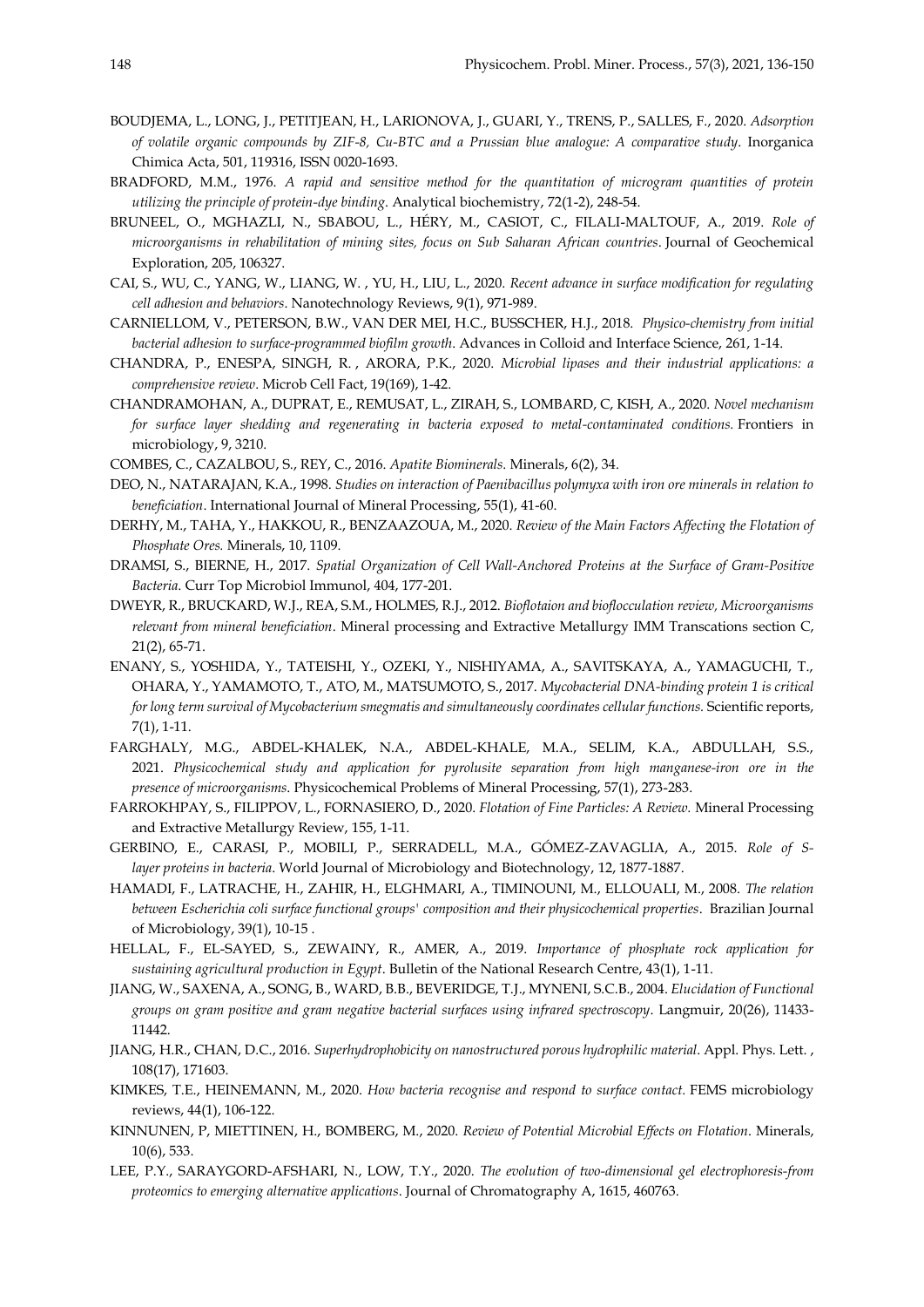- LI, Q., DONG , F., DAI, Q., ZHANG, C., YU, L., 2018. *Surface properties of PM2.5 calcite fine particulate matter in the presence of same size bacterial cells and exocellular polymeric substances of Bacillus mucitaginosus*. Environ. Sci. Pollut. Res. Int., 25(23), 22429-22436.
- LIMOLI, D.H., JONES, C.J., WOZNIAK, D.J., 2015. *Bacterial Extracellular Polysaccharides in Biofilm Formation and Function*. Microbial Biofilms, 3(3), 223-247.
- LYU ,Z., SHANG, Y., WANG, X., WU, Y., ZHENG, J., LIU, H., GONG, T., YE, L., DI, Q., 2020. *Monoclonal Antibodies Specific to the Extracellular Domain of Histidine Kinase YycG of Staphylococcus epidermidis Inhibit Biofilm Formation*. Frontiers in Microbiology, 11, 1839.
- MADIGAN, M.T., MARTINKO, J.M., BROCK, T.D., 2006. *Brock biology of microorganisms*. Upper Saddle River, NJ: Pearson Prentice Hall. 11th Ed. ISBN:0130491470.
- MAGDELDIN, S., ENANY, S., YOSHIDA, Y., XU, B., ZHANG, Y., ZUREENA, Z., LOKAMANI, I., YAOITA, E., YAMAMOTO, T., 2014. *Basics and recent advances of two dimensional-polyacrylamide gel electrophoresis*. Clinical proteomics, 11(1), 16.
- MAGDELDIN, S., YAMAMOTO, T., TOOYAMA, I., ABDELALIM, E.M., 2014. *New proteomic insights on the role of NPR-A in regulating self-renewal of embryonic stem cells*. Stem Cell Reviews and Reports, 10(4), 561-72.
- MICHELOT, A., SARDA, S., AUDIN, C., DEYDIER, E., MANOURY, E., POLI, R., REY, C., 2015. *Spectroscopic characterization of hydroxylapatite and nanocrystalline apatite with grafted amino-propyl-triethoxysilane: nature of silanesurface interaction*. Journal of Materials Science, 50(17), 5746- 5757.
- MOKHTAR, A., ABDELKRIM, S., HACHEMAOUI, M., ADJDIR, M., ZAHRAOUI, M., BOUKOUSSA, B., 2020. *Layered silicate magadiite and its composites for pollutants removal and antimicrobial properties: A review.* Applied Clay Science,198, 105823.
- NIMMAGADDA, A., LIU, X., TENG, P., SU, M., LI, Y., QIAO, Q., KHADKA, N.K., SUN, X., PAN, J., XU, H., LI, Q., CAI, J., 2017. *Polycarbonates with Potent and Selective Antimicrobial Activity toward G-Positive Bacteria.* Biomacromolecules, 18 (1), 87-95.
- PATRA, P., NATARAJAN, K.A., 2008. *Role of mineral specific bacterial proteins in selective flocculation and flotation*. International Journal of Mineral Processing, 88(1-2), 53-58.
- PATTANAIK, A., VENUGOPAL, R., 2019. *Role of Surfactants in Mineral Processing: An Overview*. In Surfactants and Detergents, DUTTA, A.K., IntechOpen, 1-17.
- PEREIRA, A.R.M., HACHA, R.R., TOREM, M.L., MERMA, A.G., SILVAS, F.P., ABHILASH, A., 2021. *Direct hematite flotation from an iron ore tailing using an innovative biosurfactant*. Separation Science and Technology, In press, 1- 11.
- RAMÍREZ-ALDABA, H. , VAZQUEZ-ARENAS, J. , SOSA-RODRÍGUEZ, F.S., VALDEZ-PÉREZ, D., RUIZ-BACA, E, , GARCÍA-MEZA, J.V., TREJO-CÓRDOVA, G., LARA, R.H., 2017. *Assessment of biofilm changes and concentration-depth profiles during arsenopyrite oxidation by Acidithiobacillus thiooxidans.* Environ Sci Pollut Res Int., 24, 20082-20092.
- RODRÍGUEZ, A., CASTREJÓN-GODÍNEZ, M.L., SALAZAR-BUSTAMANTE, E., GAMA-MARTÍNEZ, Y., SÁNCHEZ-SALINAS, E., MUSSALI-GALANTE, P., TOVAR-SÁNCHEZ, E., ORTIZ-HERNÁNDEZ, M.L., 2020. *Omics Approaches to Pesticide Biodegradation.* Curr Microbiol, 77(4), 545–563.
- RUAN, Y., HE, D., CHI, R., 2019. *Review on Beneficiation Techniques and Reagents Used for Phosphate Ores*. *Minerals* , *9*, 253.
- SAADELDIN, I.M., SWELUM, A.A.A., ELSAFADI, M., MAHMOOD, A., OSAMA, A., SHIKSHAKY, H., ALFAYEZ, M., ALOWAIMER, A.N., MAGDELDIN, S., 2020. *Thermotolerance and plasticity of camel somatic cells exposed to acute and chronic heat stress*. Journal of advanced research, 22, 105-118.
- SAMREEN, S., KAUSAR, S., 2019. *Phosphorus Fertilizer: The original and commercial sources.* In Phosphorus-Recovery and Recycling , ZHANG, T., IntechOpen, 1-14.
- SARVAMANGALA, H., VINAY, B., GIRISHAL, S.T., 2017. *Bio-benefication of Oxide Minerals from Bacillus subtilis Using FTIR and MALDI-TOF Techniques*. J. of Envir. Prot*.*, 8, 194-205.
- SELIM, K.A., ROSTOM, M., 2018. *Bioflocculation of (Iron oxide-Silica) system using Bacillus cereus bacteria isolated from Egyptian iron ore surface*. Egyptian Journal of Petroleum, 27(2), 235-240.
- SMITH, R.W., MIETTINEN, M., 2006. *Microorganisms in flotation and flocculation: future technology or laboratory curiosity?.* Minerals Engineering, 19(6-8), 548-553.
- SUHR, M., LEDERER, F.L., GÜNTHER, T.J., RAFF, J., POLLMANN, K., 2016. *Characterization of Three Different Unusual S-Layer Proteins from Viridibacillus arvi JG-B58 That Exhibits Two Super-Imposed S-Layer Proteins*. PLoS-ONE, 11(6), 1-18.